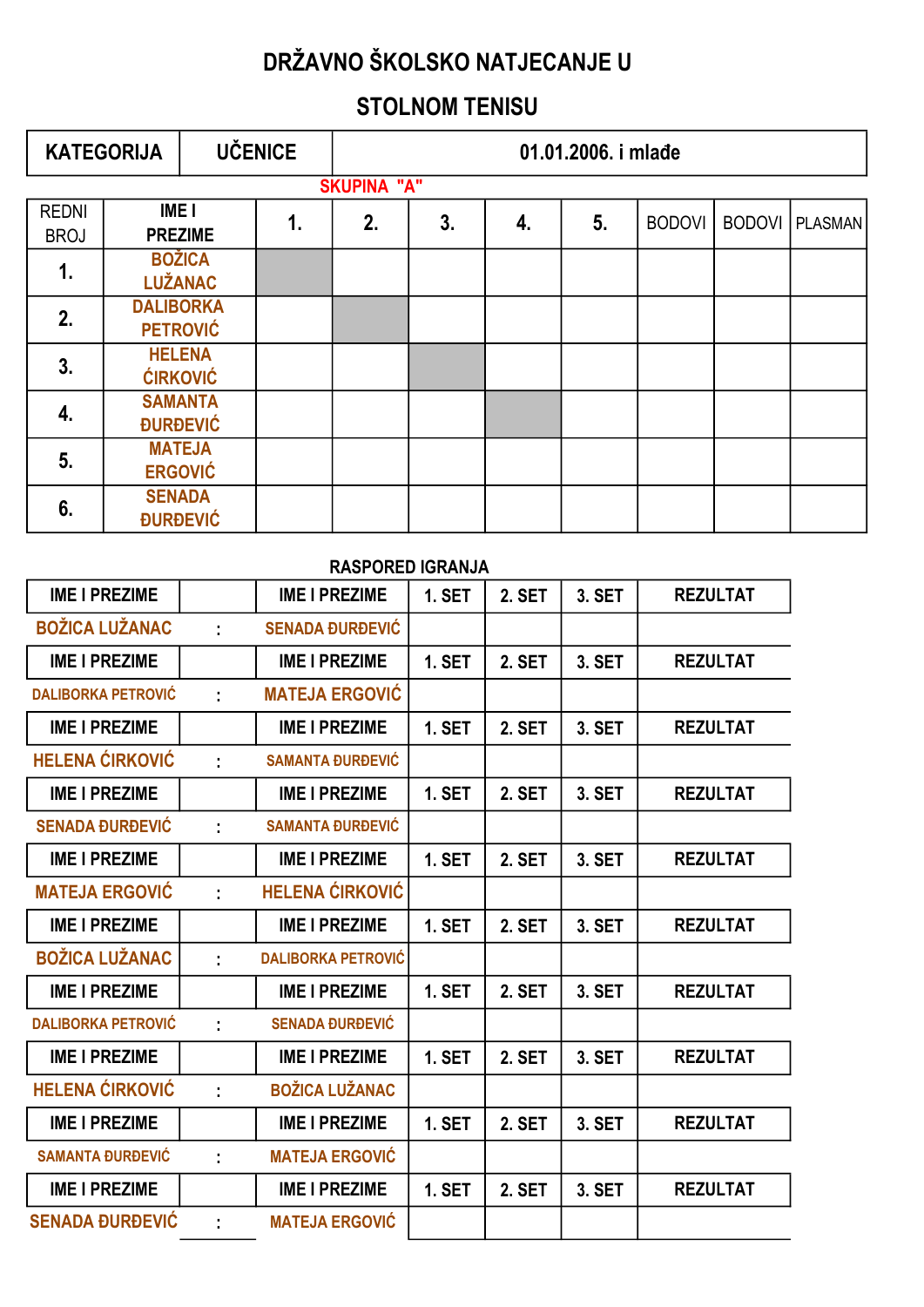| <b>IME I PREZIME</b>      |   | <b>IME I PREZIME</b>      | <b>1. SET</b> | <b>2. SET</b> | 3. SET | <b>REZULTAT</b> |
|---------------------------|---|---------------------------|---------------|---------------|--------|-----------------|
| <b>BOŽICA LUŽANAC</b>     | ÷ | <b>SAMANTA ĐURĐEVIĆ</b>   |               |               |        |                 |
| <b>IME I PREZIME</b>      |   | <b>IME I PREZIME</b>      | <b>1. SET</b> | <b>2. SET</b> | 3. SET | <b>REZULTAT</b> |
| <b>DALIBORKA PETROVIĆ</b> |   | <b>HELENA ĆIRKOVIĆ</b>    |               |               |        |                 |
| <b>IME I PREZIME</b>      |   | <b>IME I PREZIME</b>      | <b>1. SET</b> | <b>2. SET</b> | 3. SET | <b>REZULTAT</b> |
| <b>HELENA ĆIRKOVIĆ</b>    |   | <b>SENADA ĐURĐEVIĆ</b>    |               |               |        |                 |
| <b>IME I PREZIME</b>      |   | <b>IME I PREZIME</b>      | <b>1. SET</b> | <b>2. SET</b> | 3. SET | <b>REZULTAT</b> |
| <b>SAMANTA ĐURĐEVIĆ</b>   | ÷ | <b>DALIBORKA PETROVIĆ</b> |               |               |        |                 |
| <b>IME I PREZIME</b>      |   | <b>IME I PREZIME</b>      | <b>1. SET</b> | <b>2. SET</b> | 3. SET | <b>REZULTAT</b> |
| <b>MATEJA ERGOVIĆ</b>     | ÷ | <b>BOŽICA LUŽANAC</b>     |               |               |        |                 |

### POREDAK PRVE 3 NATJECATELJICE:

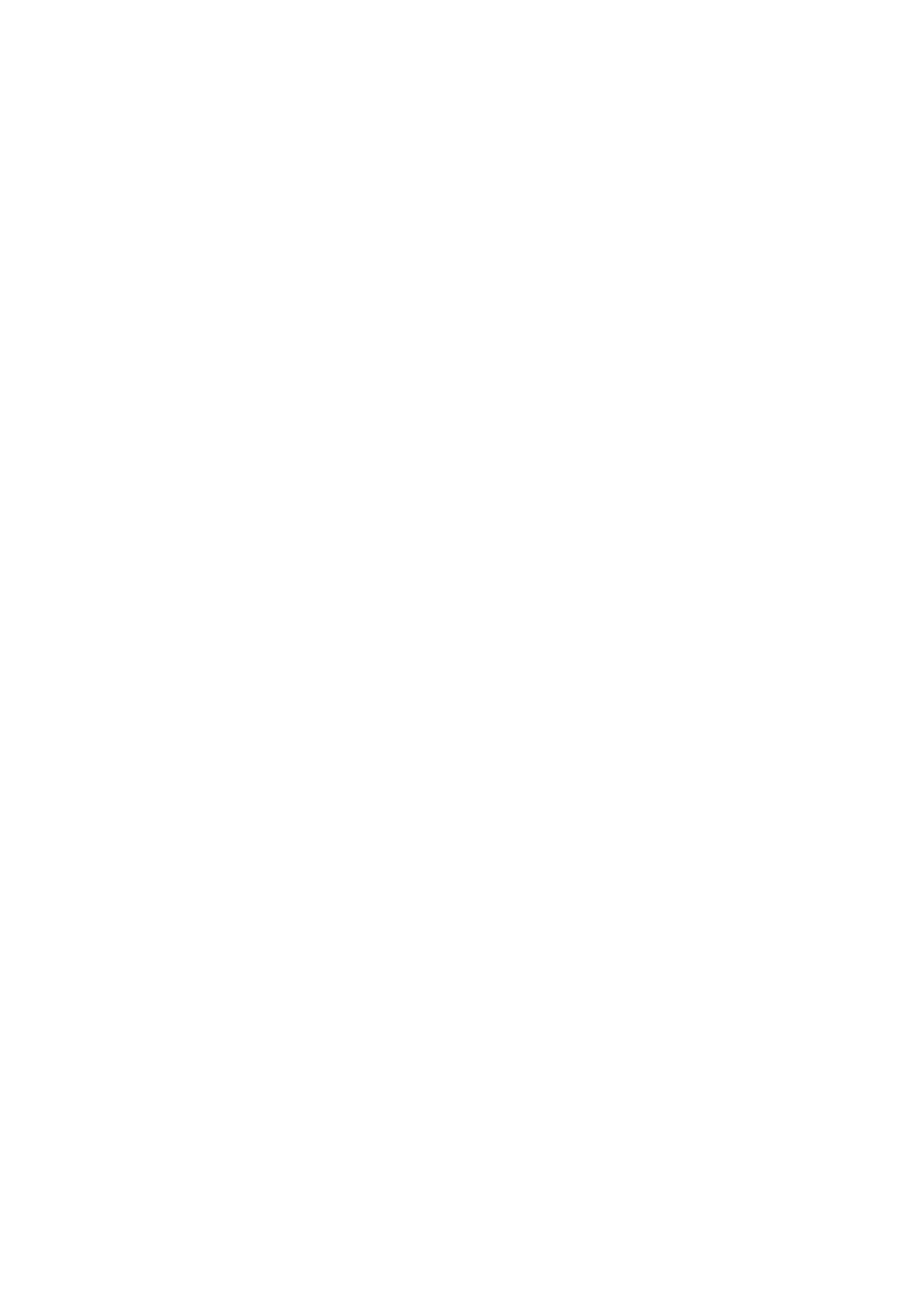## STOLNOM TENISU

|              | <b>KATEGORIJA</b>  |                | <b>UČENICI</b> | ROĐENI 01.01.2006. I MLAĐI |    |    |               |                |  |  |  |
|--------------|--------------------|----------------|----------------|----------------------------|----|----|---------------|----------------|--|--|--|
|              | <b>SKUPINA "A"</b> |                |                |                            |    |    |               |                |  |  |  |
| <b>REDNI</b> | <b>IMEI</b>        |                |                | 2.                         | 3. | 4. | <b>BODOVI</b> | <b>PLASMAN</b> |  |  |  |
| <b>BROJ</b>  |                    | <b>PREZIME</b> |                | 1.                         |    |    |               |                |  |  |  |
| 1.           | <b>KARLO</b>       |                |                |                            |    |    |               |                |  |  |  |
|              |                    | <b>JEDINAK</b> |                |                            |    |    |               |                |  |  |  |
| 2.           |                    | <b>JOSIP</b>   |                |                            |    |    |               |                |  |  |  |
|              |                    | <b>KLANAC</b>  |                |                            |    |    |               |                |  |  |  |
| 3.           |                    | <b>DOMAGOJ</b> |                |                            |    |    |               |                |  |  |  |
|              | <b>DUVNJAK</b>     |                |                |                            |    |    |               |                |  |  |  |
|              |                    | <b>JOSIP</b>   |                |                            |    |    |               |                |  |  |  |
| 4.           |                    | <b>ŠTORK</b>   |                |                            |    |    |               |                |  |  |  |

|                        |   | השוראושו שאטר שונא     |               |               |        |                 |
|------------------------|---|------------------------|---------------|---------------|--------|-----------------|
| <b>IME I PREZIME</b>   |   | <b>IME I PREZIME</b>   | <b>1. SET</b> | 2. SET        | 3. SET | <b>REZULTAT</b> |
| <b>KARLO JEDINAK</b>   | ÷ | <b>JOSIP ŠTORK</b>     |               |               |        |                 |
| <b>IME I PREZIME</b>   |   | <b>IME I PREZIME</b>   | <b>1. SET</b> | <b>2. SET</b> | 3. SET | <b>REZULTAT</b> |
| <b>JOSIP KLANAC</b>    |   | <b>DOMAGOJ DUVNJAK</b> |               |               |        |                 |
| <b>IME I PREZIME</b>   |   | <b>IME I PREZIME</b>   | <b>1. SET</b> | 2. SET        | 3. SET | <b>REZULTAT</b> |
| <b>JOSIP ŠTORK</b>     |   | <b>DOMAGOJ DUVNJAK</b> |               |               |        |                 |
| <b>IME I PREZIME</b>   |   | <b>IME I PREZIME</b>   | <b>1. SET</b> | <b>2. SET</b> | 3. SET | <b>REZULTAT</b> |
| <b>KARLO JEDINAK</b>   | ÷ | <b>JOSIP KLANAC</b>    |               |               |        |                 |
| <b>IME I PREZIME</b>   |   | <b>IME I PREZIME</b>   | <b>1. SET</b> | 2. SET        | 3. SET | <b>REZULTAT</b> |
| <b>JOSIP KLANAC</b>    | ÷ | <b>JOSIP ŠTORK</b>     |               |               |        |                 |
| <b>IME I PREZIME</b>   |   | <b>IME I PREZIME</b>   | 1. SET        | <b>2. SET</b> | 3. SET | <b>REZULTAT</b> |
| <b>DOMAGOJ DUVNJAK</b> | ÷ | <b>KARLO JEDINAK</b>   |               |               |        |                 |
| <b>IME I PREZIME</b>   |   | <b>IME I PREZIME</b>   | <b>1. SET</b> | <b>2. SET</b> | 3. SET | <b>REZULTAT</b> |
|                        |   |                        |               |               |        |                 |
| <b>IME I PREZIME</b>   |   | <b>IME I PREZIME</b>   | <b>1. SET</b> | 2. SET        | 3. SET | <b>REZULTAT</b> |
|                        | ÷ |                        |               |               |        |                 |
| <b>IME I PREZIME</b>   |   | <b>IME I PREZIME</b>   | <b>1. SET</b> | <b>2. SET</b> | 3. SET | <b>REZULTAT</b> |
|                        | ÷ |                        |               |               |        |                 |
| <b>IME I PREZIME</b>   |   | <b>IME I PREZIME</b>   | <b>1. SET</b> | 2. SET        | 3. SET | <b>REZULTAT</b> |
|                        |   |                        |               |               |        |                 |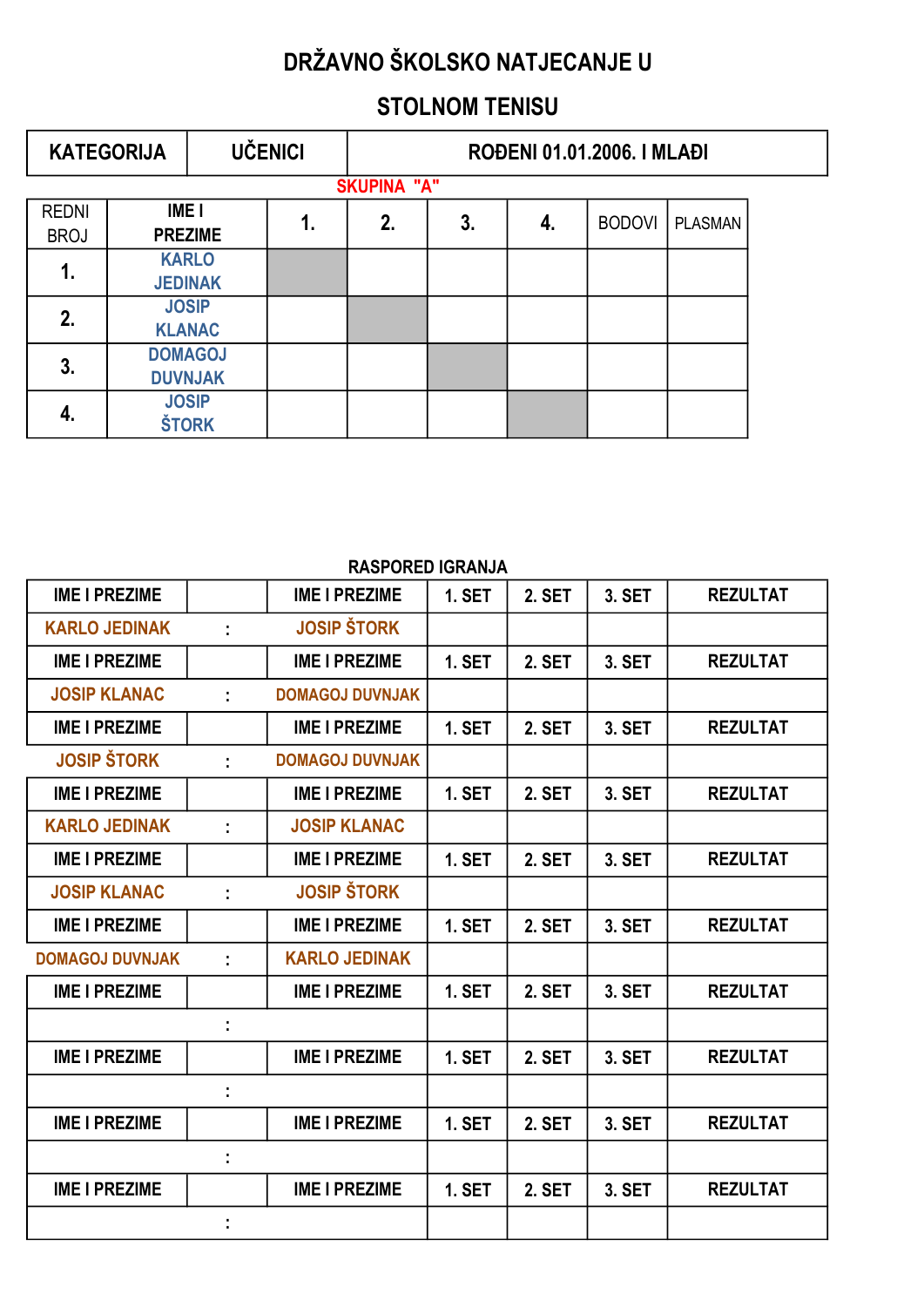### RAZIGRAVANJE UČENIKA ROĐENIH 1.1.2006. I MLAĐI

|                                         | <b>POLUFINALE</b> | <b>FINALE</b> |                  |
|-----------------------------------------|-------------------|---------------|------------------|
| <b>PRVOPLASIRANI</b><br>IZ SKUPINE "A"  |                   |               |                  |
| DRUGOPLASIRANI<br>IZ SKUPINE "B"        |                   |               | <b>POBJEDNIK</b> |
| <b>PRVOPLASIRANI</b><br>IZ SKUPINE "B"  |                   |               | 1. MJESTO        |
| <b>DRUGOPLASIRANI</b><br>IZ SKUPINE "A" |                   |               |                  |

RAZIGRAVANJE ZA 3. MJESTO



### POREDAK PRVA 4 NATJECATELJA:

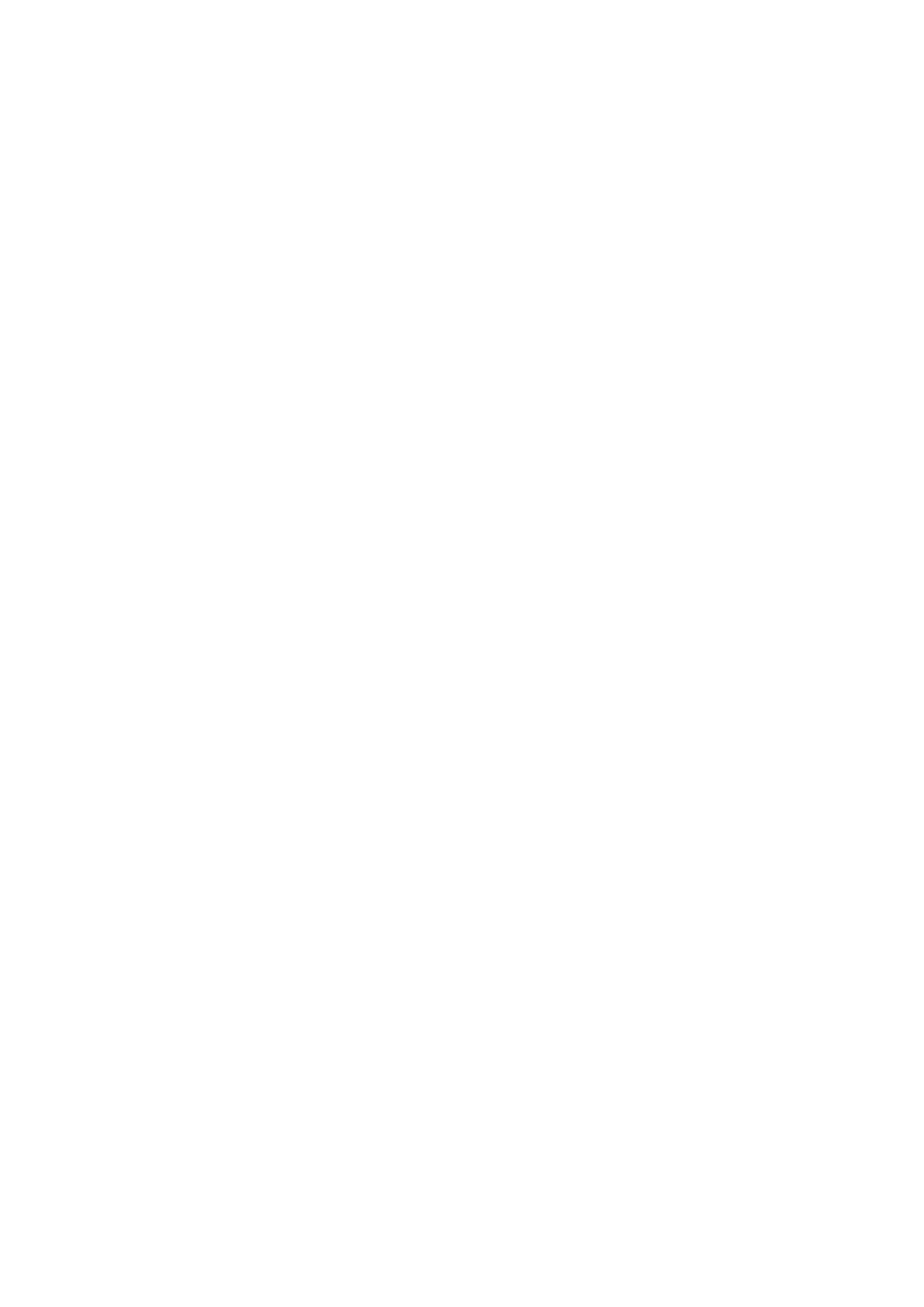## STOLNOM TENISU

|              | <b>KATEGORIJA</b>              |                    | <b>UČENICI</b> | ROĐENI 01.01.2006. I MLAĐI |    |    |               |                |  |  |  |  |
|--------------|--------------------------------|--------------------|----------------|----------------------------|----|----|---------------|----------------|--|--|--|--|
|              | <b>SKUPINA "B"</b>             |                    |                |                            |    |    |               |                |  |  |  |  |
| <b>REDNI</b> | IME <sub>I</sub>               |                    |                | 2.                         | 3. | 4. | <b>BODOVI</b> | <b>PLASMAN</b> |  |  |  |  |
| <b>BROJ</b>  |                                | <b>PREZIME</b>     |                |                            |    |    |               |                |  |  |  |  |
| 1.           | <b>PETAR</b><br><b>MIHALIĆ</b> |                    |                |                            |    |    |               |                |  |  |  |  |
|              |                                |                    |                |                            |    |    |               |                |  |  |  |  |
| 2.           |                                | <b>MATEO</b>       |                |                            |    |    |               |                |  |  |  |  |
|              |                                | <b>BUGARINOVIĆ</b> |                |                            |    |    |               |                |  |  |  |  |
| 3.           |                                | <b>JOSIP</b>       |                |                            |    |    |               |                |  |  |  |  |
|              | <b>NEMEŠ</b>                   |                    |                |                            |    |    |               |                |  |  |  |  |
|              |                                | <b>MIHAEL</b>      |                |                            |    |    |               |                |  |  |  |  |
| 4.           |                                | <b>ŽIHER</b>       |                |                            |    |    |               |                |  |  |  |  |

|                          |   | KAJFUKEU IUKAINJA        |               |               |        |                 |
|--------------------------|---|--------------------------|---------------|---------------|--------|-----------------|
| <b>IME I PREZIME</b>     |   | <b>IME I PREZIME</b>     | <b>1. SET</b> | <b>2. SET</b> | 3. SET | <b>REZULTAT</b> |
| <b>PETAR MIHALIĆ</b>     | ÷ | <b>MIHAEL ŽIHER</b>      |               |               |        |                 |
| <b>IME I PREZIME</b>     |   | <b>IME I PREZIME</b>     | <b>1. SET</b> | <b>2. SET</b> | 3. SET | <b>REZULTAT</b> |
| <b>MATEO BUGARINOVIĆ</b> |   | <b>JOSIP NEMEŠ</b>       |               |               |        |                 |
| <b>IME I PREZIME</b>     |   | <b>IME I PREZIME</b>     | 1. SET        | 2. SET        | 3. SET | <b>REZULTAT</b> |
| <b>MIHAEL ŽIHER</b>      |   | <b>JOSIP NEMEŠ</b>       |               |               |        |                 |
| <b>IME I PREZIME</b>     |   | <b>IME I PREZIME</b>     | <b>1. SET</b> | 2. SET        | 3. SET | <b>REZULTAT</b> |
| <b>PETAR MIHALIĆ</b>     | ÷ | <b>MATEO BUGARINOVIC</b> |               |               |        |                 |
| <b>IME I PREZIME</b>     |   | <b>IME I PREZIME</b>     | 1. SET        | 2. SET        | 3. SET | <b>REZULTAT</b> |
| <b>MATEO BUGARINOVIĆ</b> | ÷ | <b>MIHAEL ŽIHER</b>      |               |               |        |                 |
| <b>IME I PREZIME</b>     |   | <b>IME I PREZIME</b>     | <b>1. SET</b> | 2. SET        | 3. SET | <b>REZULTAT</b> |
| <b>JOSIP NEMEŠ</b>       |   | <b>PETAR MIHALIĆ</b>     |               |               |        |                 |
| <b>IME I PREZIME</b>     |   | <b>IME I PREZIME</b>     | <b>1. SET</b> | 2. SET        | 3. SET | <b>REZULTAT</b> |
|                          |   |                          |               |               |        |                 |
| <b>IME I PREZIME</b>     |   | <b>IME I PREZIME</b>     | 1. SET        | 2. SET        | 3. SET | <b>REZULTAT</b> |
|                          |   |                          |               |               |        |                 |
| <b>IME I PREZIME</b>     |   | <b>IME I PREZIME</b>     | <b>1. SET</b> | 2. SET        | 3. SET | <b>REZULTAT</b> |
|                          |   |                          |               |               |        |                 |
| <b>IME I PREZIME</b>     |   | <b>IME I PREZIME</b>     | <b>1. SET</b> | 2. SET        | 3. SET | <b>REZULTAT</b> |
|                          |   |                          |               |               |        |                 |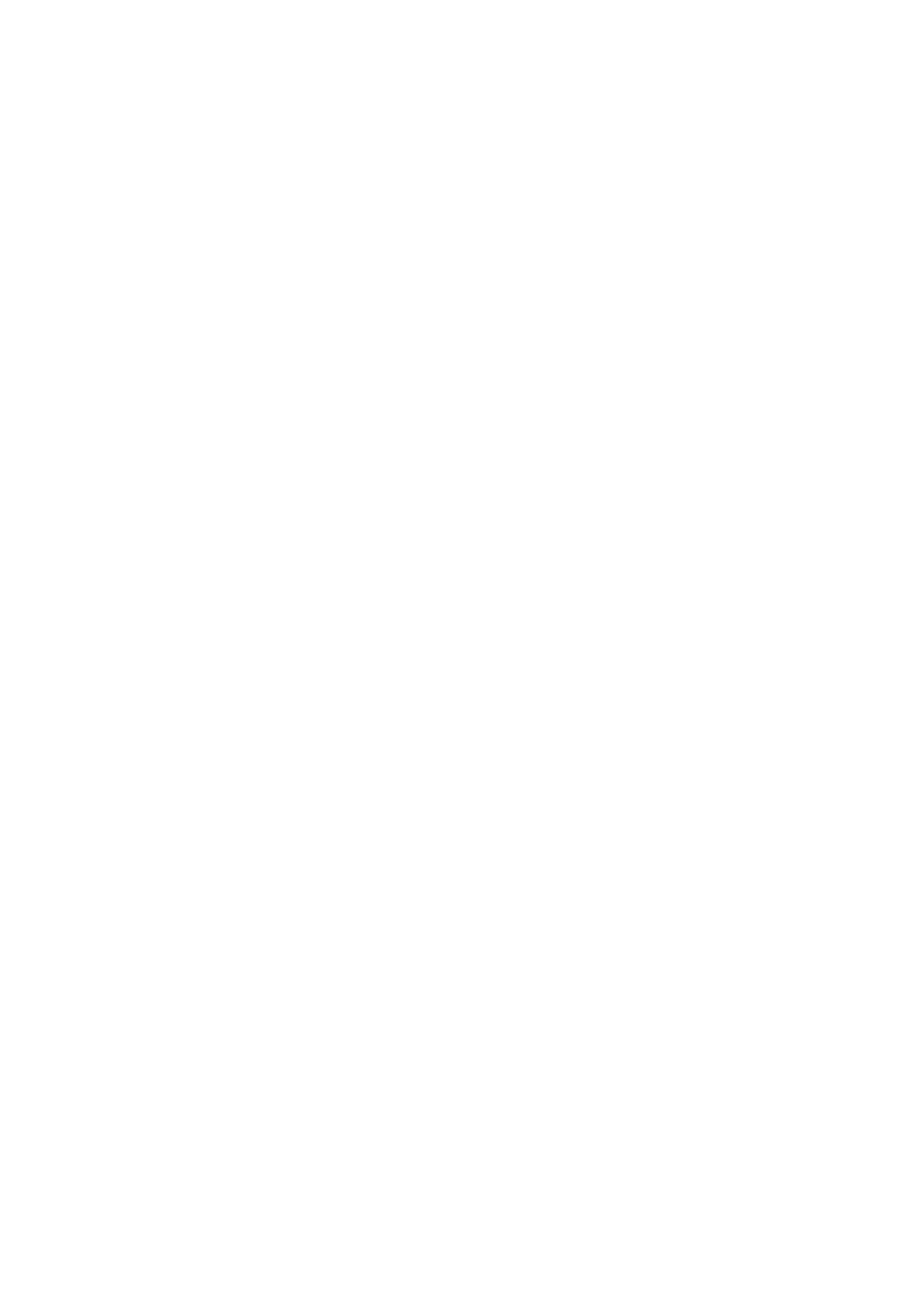## STOLNOM TENISU

|                             | <b>KATEGORIJA</b>              |                                   | <b>UČENICI</b> | ROĐENI OD 01.01.2000. DO 31.12.2005. |    |    |    |               |                |
|-----------------------------|--------------------------------|-----------------------------------|----------------|--------------------------------------|----|----|----|---------------|----------------|
|                             |                                |                                   |                | <b>SKUPINA "A"</b>                   |    |    |    |               |                |
| <b>REDNI</b><br><b>BROJ</b> | <b>IME</b> I<br><b>PREZIME</b> |                                   | 1.             | 2.                                   | 3. | 4. | 5. | <b>BODOVI</b> | <b>PLASMAN</b> |
| 1.                          |                                | <b>VALENTINO</b><br><b>FERLIN</b> |                |                                      |    |    |    |               |                |
| 2.                          | <b>PETRA</b><br><b>KVEŠTAK</b> |                                   |                |                                      |    |    |    |               |                |
| 3.                          |                                | <b>ABAZ</b><br><b>IDRIZ</b>       |                |                                      |    |    |    |               |                |
| 4.                          | <b>LUKA</b>                    | PREKODRAVAC LUKIĆ                 |                |                                      |    |    |    |               |                |
| 5.                          |                                | <b>STIPO</b><br><b>RAVLIĆ</b>     |                |                                      |    |    |    |               |                |

| <b>IME I PREZIME</b>        |    | <b>IME I PREZIME</b>        | <b>1. SET</b> | 2. SET        | 3. SET | <b>REZULTAT</b> |
|-----------------------------|----|-----------------------------|---------------|---------------|--------|-----------------|
| PETRA KVEŠTAK               |    | <b>STIPO RAVLIĆ</b>         |               |               |        |                 |
| <b>IME I PREZIME</b>        |    | <b>IME I PREZIME</b>        | <b>1. SET</b> | 2. SET        | 3. SET | <b>REZULTAT</b> |
| <b>ABAZ IDRIZ</b>           | ÷  | <b>L. PREKODRAVAC LUKIĆ</b> |               |               |        |                 |
| <b>IME I PREZIME</b>        |    | <b>IME I PREZIME</b>        | <b>1. SET</b> | 2. SET        | 3. SET | <b>REZULTAT</b> |
| <b>STIPO RAVLIC</b>         | ÷. | <b>ABAZ IDRIZ</b>           |               |               |        |                 |
| <b>IME I PREZIME</b>        |    | <b>IME I PREZIME</b>        | <b>1. SET</b> | <b>2. SET</b> | 3. SET | <b>REZULTAT</b> |
| <b>VALENTINO FERLIN</b>     | ÷  | PETRA KVEŠTAK               |               |               |        |                 |
| <b>IME I PREZIME</b>        |    | <b>IME I PREZIME</b>        | <b>1. SET</b> | 2. SET        | 3. SET | <b>REZULTAT</b> |
| <b>ABAZ IDRIZ</b>           |    | <b>VALENTINO FERLIN</b>     |               |               |        |                 |
| <b>IME I PREZIME</b>        |    | <b>IME I PREZIME</b>        | <b>1. SET</b> | <b>2. SET</b> | 3. SET | <b>REZULTAT</b> |
| <b>L. PREKODRAVAC LUKIĆ</b> |    | <b>STIPO RAVLIĆ</b>         |               |               |        |                 |
| <b>IME I PREZIME</b>        |    | <b>IME I PREZIME</b>        | <b>1. SET</b> | <b>2. SET</b> | 3. SET | <b>REZULTAT</b> |
| <b>VALENTINO FERLIN</b>     | ÷. | <b>L. PREKODRAVAC LUKIĆ</b> |               |               |        |                 |
| <b>IME I PREZIME</b>        |    | <b>IME I PREZIME</b>        | <b>1. SET</b> | <b>2. SET</b> | 3. SET | <b>REZULTAT</b> |
| PETRA KVEŠTAK               |    | <b>ABAZ IDRIZ</b>           |               |               |        |                 |
| <b>IME I PREZIME</b>        |    | <b>IME I PREZIME</b>        | <b>1. SET</b> | <b>2. SET</b> | 3. SET | <b>REZULTAT</b> |
| <b>L. PREKODRAVAC LUKIĆ</b> | t. | PETRA KVEŠTAK               |               |               |        |                 |
| <b>IME I PREZIME</b>        |    | <b>IME I PREZIME</b>        | <b>1. SET</b> | <b>2. SET</b> | 3. SET | <b>REZULTAT</b> |
| <b>STIPO RAVLIĆ</b>         |    | <b>VALENTINO FERLIN</b>     |               |               |        |                 |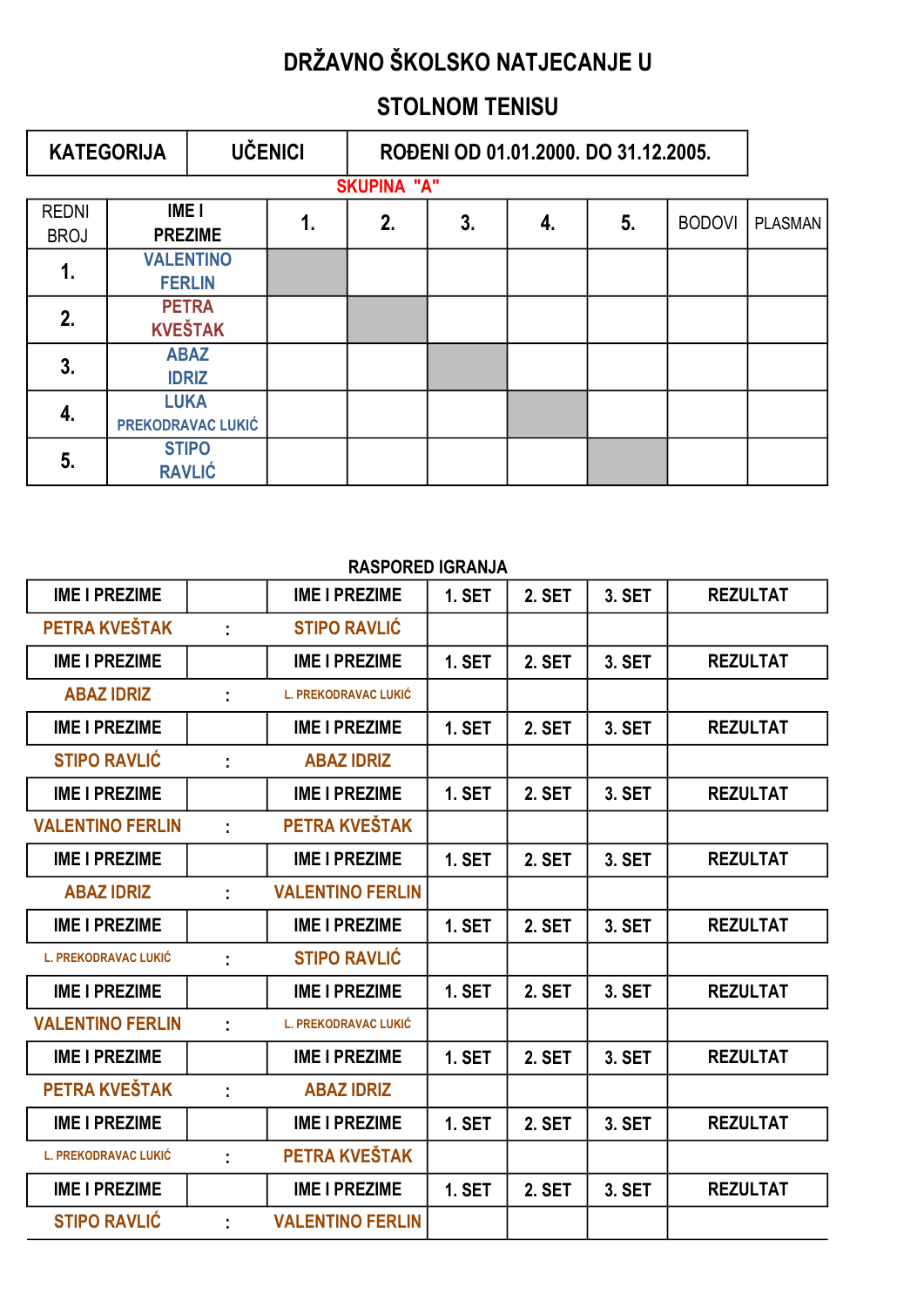#### RAZIGRAVANJE UČENIKA ROĐENIH OD 1.1.2000. DO 31.12.2005.



### POREDAK PRVA 4 NATJECATELJA: